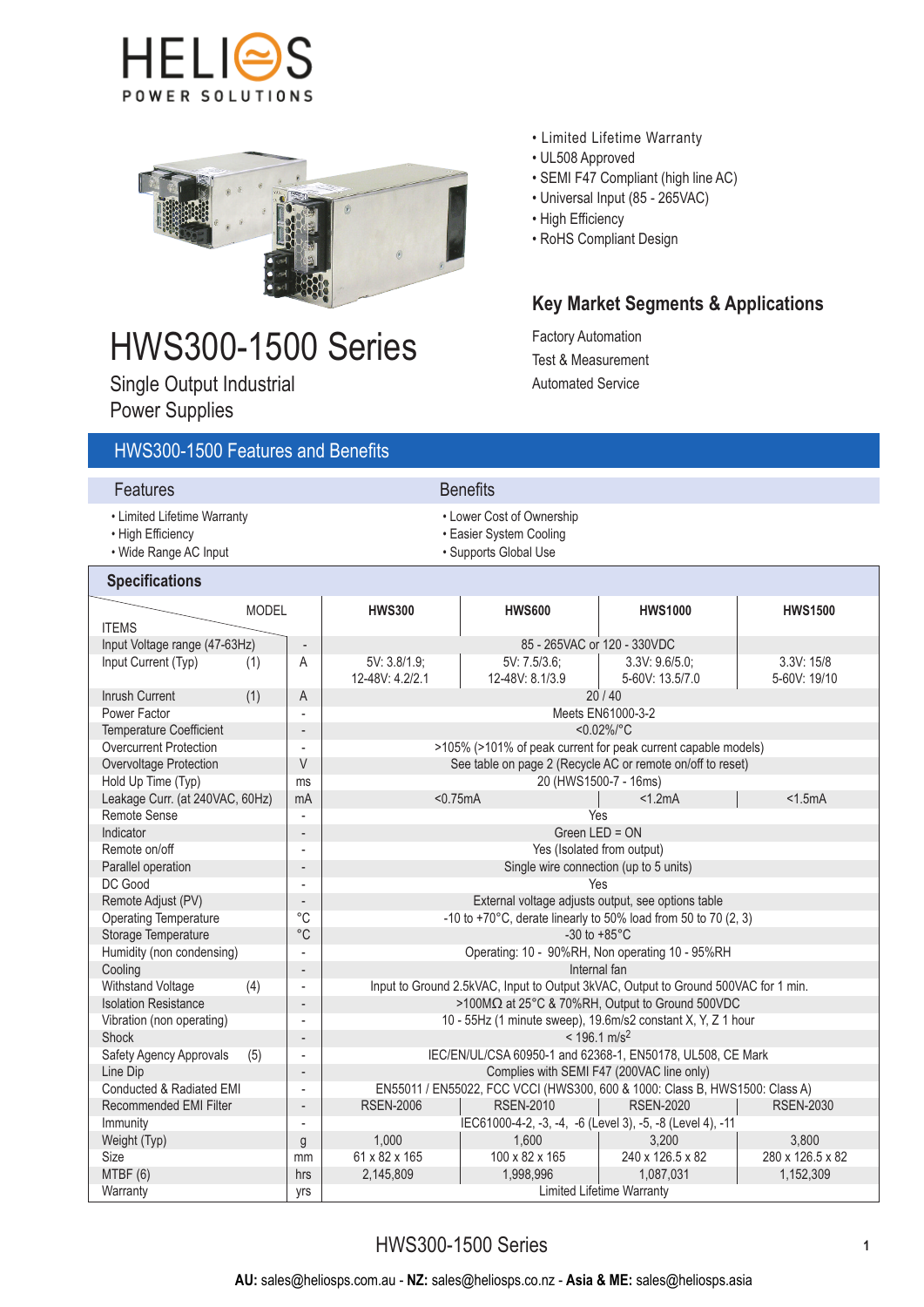

| <b>Model Selector</b> |              |                                |                          |                              |                   |                           |                          |                                       |                                     |                       |                            |  |
|-----------------------|--------------|--------------------------------|--------------------------|------------------------------|-------------------|---------------------------|--------------------------|---------------------------------------|-------------------------------------|-----------------------|----------------------------|--|
| <b>Model</b>          | Voltage<br>V | <b>Adjust</b><br>Range<br>V(3) | <b>Max</b><br>Curr.<br>A | <b>Peak</b><br>Curr.<br>A(2) | Max.<br>Pwr.<br>W | <b>Peak</b><br>Power<br>W | Load<br><b>Reg</b><br>mV | Line<br><b>Reg</b><br>$m\overline{V}$ | <b>Ripple</b><br><b>Noise</b><br>mV | Over-<br>voltage<br>V | Eff.<br>$~^{typ}_{\%~(1)}$ |  |
| HWS300-3              | 3.3V         | $2.64 - 3.96$                  | 60                       | $\overline{\phantom{a}}$     | 198               |                           | 30                       | 20                                    | 120                                 | $4.13 - 4.95$         | 74/77                      |  |
| HWS600-3              | 3.3V         | $2.64 - 3.96$                  | 120                      | $\overline{\phantom{a}}$     | 396               |                           | 30                       | 20                                    | 120                                 | $4.13 - 4.95$         | 75/78                      |  |
| HWS1000-3             | 3.3V         | $2.64 - 3.96$                  | 200                      |                              | 660               |                           | 40                       | 20                                    | 120                                 | $4.13 - 4.62$         | 71/73                      |  |
| HWS1500-3             | 3.3V         | $2.64 - 3.96$                  | 300                      |                              | 990               |                           | 60                       | 36                                    | 150                                 | $4.12 - 4.62$         | 72/75                      |  |
| HWS300-5              | 5V           | $4 - 6$                        | 60                       | $\frac{1}{2}$                | 300               |                           | 30                       | 20                                    | 120                                 | $6.25 - 7.25$         | 79/82                      |  |
| <b>HWS600-5</b>       | 5V           | $4 - 6$                        | 120                      | $\frac{1}{2}$                | 600               |                           | 30                       | 20                                    | 120                                 | $6.25 - 7.25$         | 80/83                      |  |
| HWS1000-5             | 5V           | $4 - 6$                        | 200                      |                              | 1000              |                           | 40                       | 20                                    | 120                                 | $6.25 - 7$            | 76/78                      |  |
| HWS1500-5             | 5V           | $4 - 6$                        | 300                      |                              | 1500              |                           | 60                       | 36                                    | 150                                 | $4.0 - 6.0$           | 77/81                      |  |
| HWS1000-6             | 6V           | $4.8 - 7.2$                    | 167                      |                              | 1002              |                           | 60                       | 36                                    | 150                                 | $7.5 - 8.4$           | 79/81                      |  |
| HWS1500-6             | 6V           | $4.8 - 7.2$                    | 250                      | 300                          | 1500              | 1800                      | 60                       | 40                                    | 150                                 | $4.8 - 7.2$           | 79/82                      |  |
| HWS1000-7             | 7.5V         | $6 - 9V$                       | 134                      | 160                          | 1005              | 1200                      | 60                       | 36                                    | 150                                 | $9.38 - 10.5$         | 80/82                      |  |
| HWS1500-7             | 7.5V         | $6 - 9V$                       | 200                      | 240                          | 1500              | 1800                      | 60                       | 40                                    | 150                                 | $6.0 - 9.0$           | 81/83                      |  |
| HWS300-12             | <b>12V</b>   | $9.6 - 14.4$                   | 27                       | $\overline{\phantom{a}}$     | 324               |                           | 72                       | 48                                    | 150                                 | $15 - 17.4$           | 80/83                      |  |
| HWS600-12             | 12V          | $9.6 - 14.4$                   | 53                       | $\overline{\phantom{a}}$     | 636               |                           | 72                       | 48                                    | 150                                 | $15 - 17.4$           | 80/83                      |  |
| HWS1000-12            | 12V          | $9.6 - 14.4$                   | 88                       | 100                          | 1056              | 1200                      | 100                      | 48                                    | 150                                 | $15 - 17.4$           | 82/85                      |  |
| HWS1500-12            | 12V          | $9.6 - 14.4$                   | 125                      | $\overline{\phantom{a}}$     | 1500              |                           | 72                       | 48                                    | 150                                 | $15 - 17.4$           | 82/85                      |  |
| HWS300-15             | 15V          | $12 - 18$                      | 22                       | $\overline{\phantom{a}}$     | 330               |                           | 90                       | 60                                    | 150                                 | $18.8 - 21.8$         | 80/83                      |  |
| HWS600-15             | 15V          | $12 - 18$                      | 43                       | $\overline{\phantom{a}}$     | 645               |                           | 90                       | 60                                    | 150                                 | $18.8 - 21.8$         | 81/84                      |  |
| HWS1000-15            | <b>15V</b>   | $12 - 18$                      | 70                       | 80                           | 1050              | 1200                      | 120                      | 60                                    | 150                                 | $18.8 - 21.8$         | 83/85                      |  |
| HWS1500-15            | 15V          | $12 - 18$                      | 100                      | $\blacksquare$               | 1500              |                           | 90                       | 60                                    | 150                                 | $18.7 - 21.8$         | 83/87                      |  |
| HWS300-24             | 24V          | $19.2 - 28.8$                  | 14                       | 16.5                         | 336               | 396                       | 144                      | 96                                    | 150                                 | $30 - 34.8$           | 82/85                      |  |
| HWS600-24             | <b>24V</b>   | 19.2 - 28.8                    | 27                       | 31                           | 648               | 744                       | 144                      | 96                                    | 150                                 | $30 - 34.8$           | 82/85                      |  |
| HWS1000-24            | <b>24V</b>   | 19.2 - 28.8                    | 46                       | 58.5                         | 1104              | 1404                      | 150                      | 96                                    | 150                                 | $30 - 34.8$           | 85/87                      |  |
| HWS1500-24            | <b>24V</b>   | $19.2 - 28.8$                  | 65/70 (1)                | 105                          | 1560              | 2520                      | 144                      | 96                                    | 200                                 | $30 - 34.8$           | 84/88                      |  |
| HWS1000-36            | 36V          | $28.8 - 43.2$                  | 30.7                     | 39                           | 1104              | 1404                      | 150                      | 144                                   | 200                                 | $45 - 49.7$           | 85/88                      |  |
| HWS1500-36            | <b>36V</b>   | $28.8 - 43.2$                  | 42/46.5(1)               | 70                           | 1512              | 2520                      | 150                      | 144                                   | 200                                 | $45 - 49.7$           | 84/88                      |  |
| HWS300-48             | 48V          | $38.4 - 52.8$                  | $\overline{7}$           | $\blacksquare$               | 336               |                           | 288                      | 192                                   | 350                                 | $55.2 - 64.8$         | 82/85                      |  |
| HWS600-48             | 48V          | $38.4 - 52.8$                  | 13                       | $\overline{\phantom{a}}$     | 624               |                           | 288                      | 192                                   | 350                                 | $55.2 - 64.8$         | 83/86                      |  |
| HWS1000-48            | 48V          | $38.4 - 52.8$                  | 23                       | 29                           | 1104              | 1404                      | 300                      | 192                                   | 200                                 | $55.2 - 64.8$         | 86/88                      |  |
| HWS1500-48            | 48V          | $38.4 - 52.8$                  | 32                       | $\Box$                       | 1536              |                           | 288                      | 192                                   | 200                                 | $55.2 - 64.8$         | 86/90                      |  |
| HWS1000-60            | 60V          | $48 - 66$                      | 18.4                     | 23.4                         | 1104              | 1404                      | 360                      | 240                                   | 400                                 | $69 - 75$             | 85/88                      |  |
| HWS1500-60            | 60V          | $48 - 66$                      | 28                       | 42                           | 1536              | 2520                      | 360                      | 240                                   | 400                                 | $69 - 75$             | 86/90                      |  |

#### **Notes**

(1) 100/200VAC

(2) 200-265VAC Input, 10s maximum on time with 35% duty cycle

(3) Use program input (PV) to adjust from 20-120% of nominal (20-110% for 48V models)

| <b>Options</b> |                                                                                                                                                                                            |  |  |  |
|----------------|--------------------------------------------------------------------------------------------------------------------------------------------------------------------------------------------|--|--|--|
| <b>Suffix</b>  | <b>Description</b>                                                                                                                                                                         |  |  |  |
| <b>Blank</b>   | HWS300-1500 the cover is fitted as standard                                                                                                                                                |  |  |  |
| /A             | Not Applicable<br>HWS300-1500 the cover is fitted as standard                                                                                                                              |  |  |  |
| /PV            | HWS300, 600 (Standard on HWS1000 & 1500 all output voltages):<br>1-6V program voltage input to adjust output 20-120%<br>of nominal (20-110% for 48V) (12V-48V models only for 300 & 600W): |  |  |  |
| /HD            | See HWS30-1500/HD Datasheet for details. -40 to<br>+71(74)°C operation, conformally coated PCBs                                                                                            |  |  |  |
| /ME            | See HWS30-1500/ME Datasheet for details.<br>UL60601-1, EN60601-1 medical approvals                                                                                                         |  |  |  |

#### **Specification Notes (See Page 1):**

- (1) 100/200VAC
- (2) HWS start up -20°C. (-40°C see options table)
- (3) HWS1000/1500 with 85VAC input: See installation manual HWS1000: -10 to +71°C. HWS1000-5 derate linearly above 40°C
- (4) 2kVAC HWS1000/1500 Input to ground
- (5) UL60601-1, EN60601-1, see options. UL508; HWS300/600 5V, 12V, 24V & 48V models
- (6) According to Telcordia document SR-332, issue 3 "Reliability Prediction Procedure for Electronic Equipment" Conditions: ambient temp. 25°C, 230Vac input, full load (figures shown for 24V models)